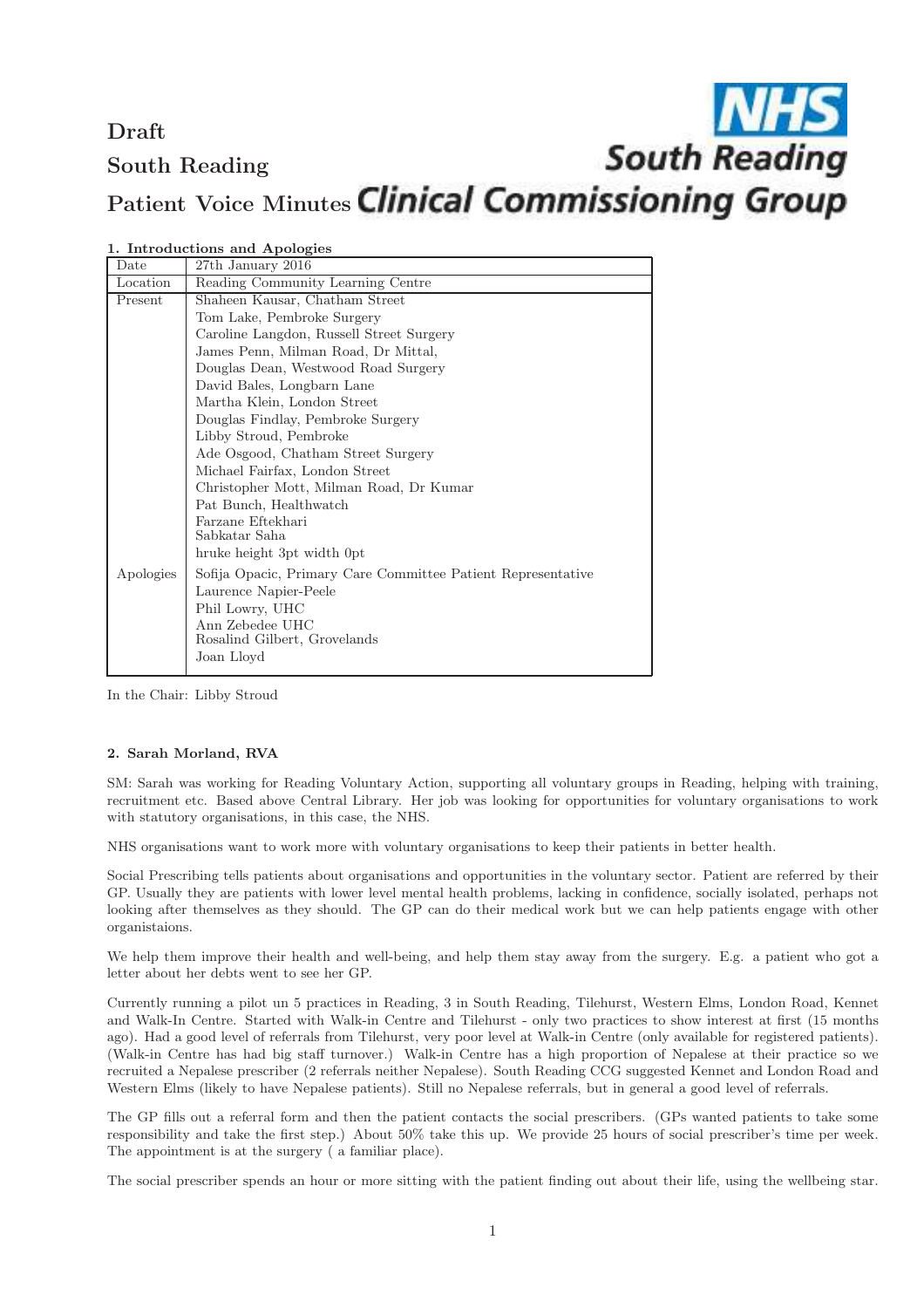In conversation with the patient, the patient is helped to give an index from 1 to 5 assessing aspects of their life. They don't have to discuss every aspect if they are reluctant. The patient will hopefully choose some areas of their life to work on. The social prescriber and the patient make an action plan to help improve the patient's health and wellbeing.

Some of the patients have caring responsibilities and have put their own life on hold. Perhaps those responsibilities have diminished or ceased. There we can help them take up a new activity.

Of the patients we have seen we have seen some again and they have seen improvements in their assessment of the nominated aspects of their life.

E.g. Patient didn't feel safe at home - because no grab rails - arranged with Age UK to get these and now have gone from 1 to 4 in terms of the "home" aspect.

"The wellbeing star helps see your life. I appreciated someone taking the time to listen to me. I took up activities I had left behind. I feel 90% of my issues have been addressed by coming to see you." Really positive feedback from some of the patients.

This is a small pilot. So far we have learnt that not all patients want to talk about all aspects - they just want a particular bit of information. Some need additional support e.g. filling out a blue badge for parking. Some patients are not keen on the follow-up, but of course the follow-up helps with sustaining the project.

We have applied for funds from the CCG's Partnership Development Fund for social prescribing for 12 months, across all of Reading, concentrating on areas of greatest health inequality. We will also have volunteers in surgeries to promote the service and provide information about the project and the volunteering.

CL: Do Nepalese people need this service?

SM: They have difficulty accessing health services but this is not necessarily the right way. This service doesn't overcome language/culture diffidence.

LS: how does this relate to Talking Therapies?

SM: We explain to the patient what Talking Therapies is and how to get on board.

PB: What are the criteria for referral?

SM: 4 criteria, locally determined. Different in different parts of the country. The five-year forward view recommends this way of working, giving primary care more resources.

PB: What sort of outcome do you see.

SM: We will not achieve the target of 45 patients. Referrals only really from Western Elms and Tilehurst.

MK: Criteria - low level mental health problems - would anxiety about debt be relevant?

CL: Feedback sounded as if no need for treatment.

SM: That was combined feedback from six patients. Don't underestimate value of having someone to talk these issues through with.

PB: How to choose between Talking Therapies and Social Prescribing.

SM: Don't need to - they are complementary - social prescribing is not a therapy.

SK: Social prescribing is an umbrella and Talking Therapies is a treatment for a more serious mental health problem. Also social prescribing helps with patients who come to the surgery for company.

TL: Feedback from GPs?

SM: We feedback to GPs on the cohort of their referrals. To early to say effect on surgery.

CM: What people and what training? Could volunteers do this?

SM: Good listeners, trained in motivational interviewing and use of the wellbeing star. I train them and access training for them. Social prescribers are paid. We will have outreach volunteers local to their surgeries, hopefully as well.

JP: Fascinated by your comment on social groups. I am a single chap and went on a course for retirees - it was aimed only at married couples. I think there are not many social groups and they are struggling and closing down.

SM: One of the things I should have said is that if we realise that there is a gap in support or activities for a particular type of patient, RVA can help community groups set up or expand, access funding etc. Usually a few thousand pounds a year enables a group to get going.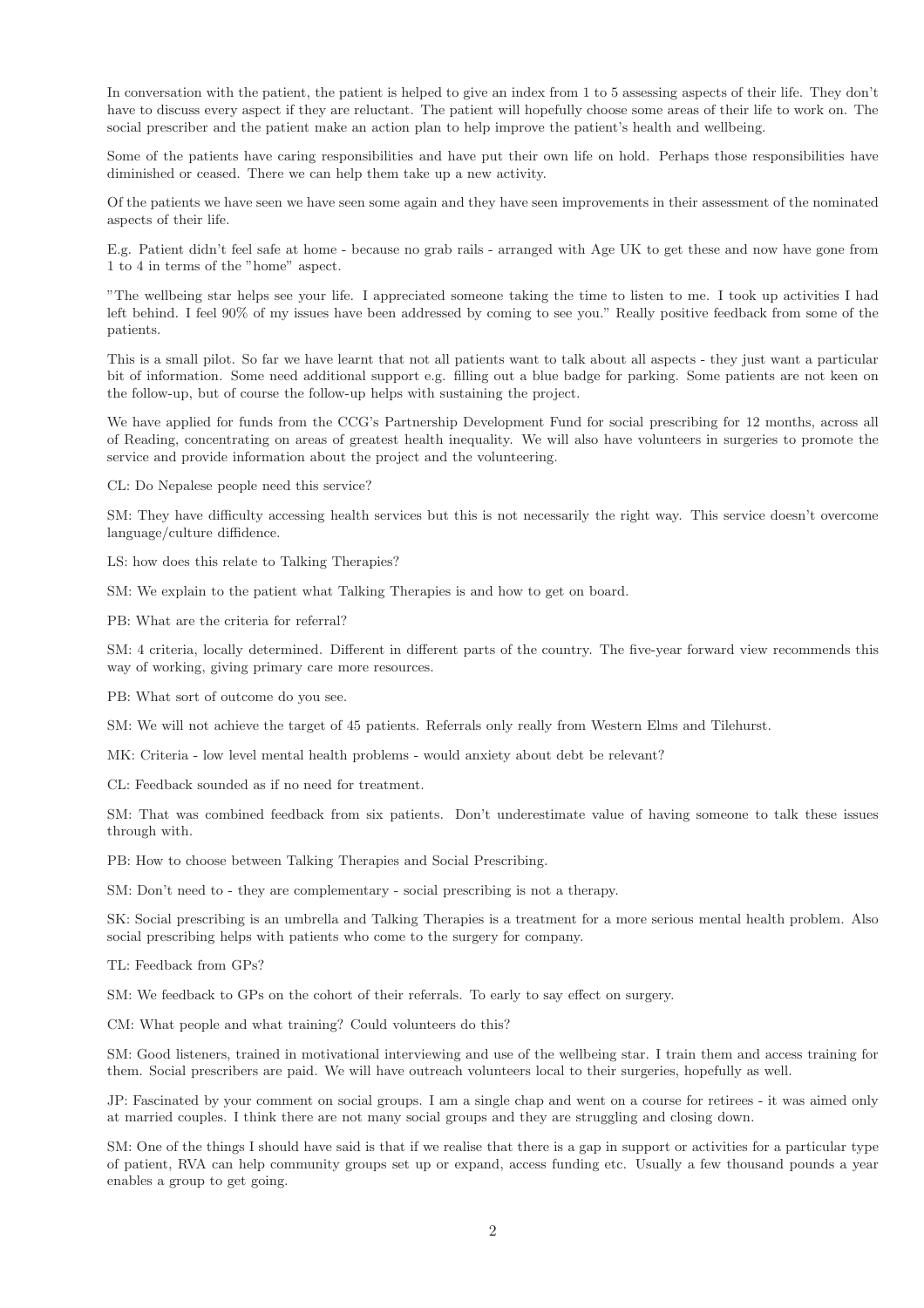JP: I attend meetings of the Older Peoples Working Group. They don't seem to favour my ideas, but out in the town I can see all the time that RBC are not being proactive .

SM: There are a lot of people who go to the libraries very regularly. We have book groups and help to get online.

TL: Could you briefly comment on the Age UK service being piloted by the N&W Reading CCG.

SM: Age UK's living well is less relevant to you - run by AGE UK Berkshire - in NW Reading only. Similarities with social prescribing but aim is to ensure that patient referred gets both social care and health care that they need. Patients are 65+. Need to have one or more long term conditions. Two workers (personal independence coordinators) are involved. Work in all the practices in NW Reading. If a patient needs a fire safety check they could arrange it. If patient needs an emergency alarm they arrange that. They have allocated a number of referrals to each surgery and are being closely monitored against targets for each surgery. At end Dec they had had 95 referrals (from May 2015). They use the older person's star (similar to wellbeing star). Also seeing improvements in patient's self assessment on the star.

They may be seeking funding to expand across the whole of Reading, then you will need to know more about it.

LS: Thank you very much indeed. Could this apply to those not with mental health probelms?

SM: Yes, but we had to start somewhere.

TL: Are these projects complementary?

SM: Yes, Age UK are dealing with frailer patients, they can visit at home and are more hands-on.

SM: We had an hour with Eddie who manages Blast FM - a GP had a query from a patient who had heard the programme.

LS: Thannk you Sarah, for a most interesting talk and discussion.

# 3. Minutes and Matters Arising

Sort out lymphoedema question. Answer was to contact Karen Grannum to get the latest policy.

Matters arising. Health visitors question. At a recent Health and Wellbeing Board TL asked about the numbers of new born babies who get a visit. The answer was that 98% do get a visit at an appropriate time (some are detained in hospital and some parents put off the visit).

## 4. News from PPGs

Longbarn Lane. There was an extraordinary PPG meeting. The proposed new partnership had fallen through because NHS England had insisted on at least 5 partners and the new partners had pulled out as they didn't want such a large partnership.

NHS England insisted all 5 join partnership. New partners had proposed that the 2 in Chancellor's House/Tilehurst be only advisors.

Practice left wondering what to do next. A couple of locums are interested in joining as partners. The PPG supports the current situation with new partners. Upset that the deal that they thought they had achieved has fallen through. They felt that NHS England were not making their conditions clear.

The PPG wants the CCG to clarify the criteria it expects.

TL: The primary care strategy mentions a minumum 10,000 patient list.

MK: Does this make Longbarn Lane vulnerable?

DB: Yes, I think so. What will NHS England come up with next?

CM: We are moving in April to a situation where the CCGs will have complete responsibility for prinary care. I don't understand the Longbarn Lane situation. The first proposal was rejected by NHS England. The current proposal seemed to be accepted by NHS England. The problem that the CCG has is that the Council of Practices is getting so worried about changes in primary care in S Reading, contracts and partnerships, that they don't want information to leak out.

Information has now been tightened up. I bet that at the JPCCC in Newbury, which JP attended, there was no mention of this.

The Council of Practives is very nervous about confidentiality.

DF: Since 1948 a GP practice has always been a private business, with assets built up for retirement. The issue is what does the CCG want? ACS and capitated pathways? CCG wants to see adequate primary care. We have to say what ideal looks like? And ask them to respond. Continually proposing new schemes wears the patient group down. CCG is looking for a big enough practices to have specialisation and extended hours, nominated doctors for over 75s.